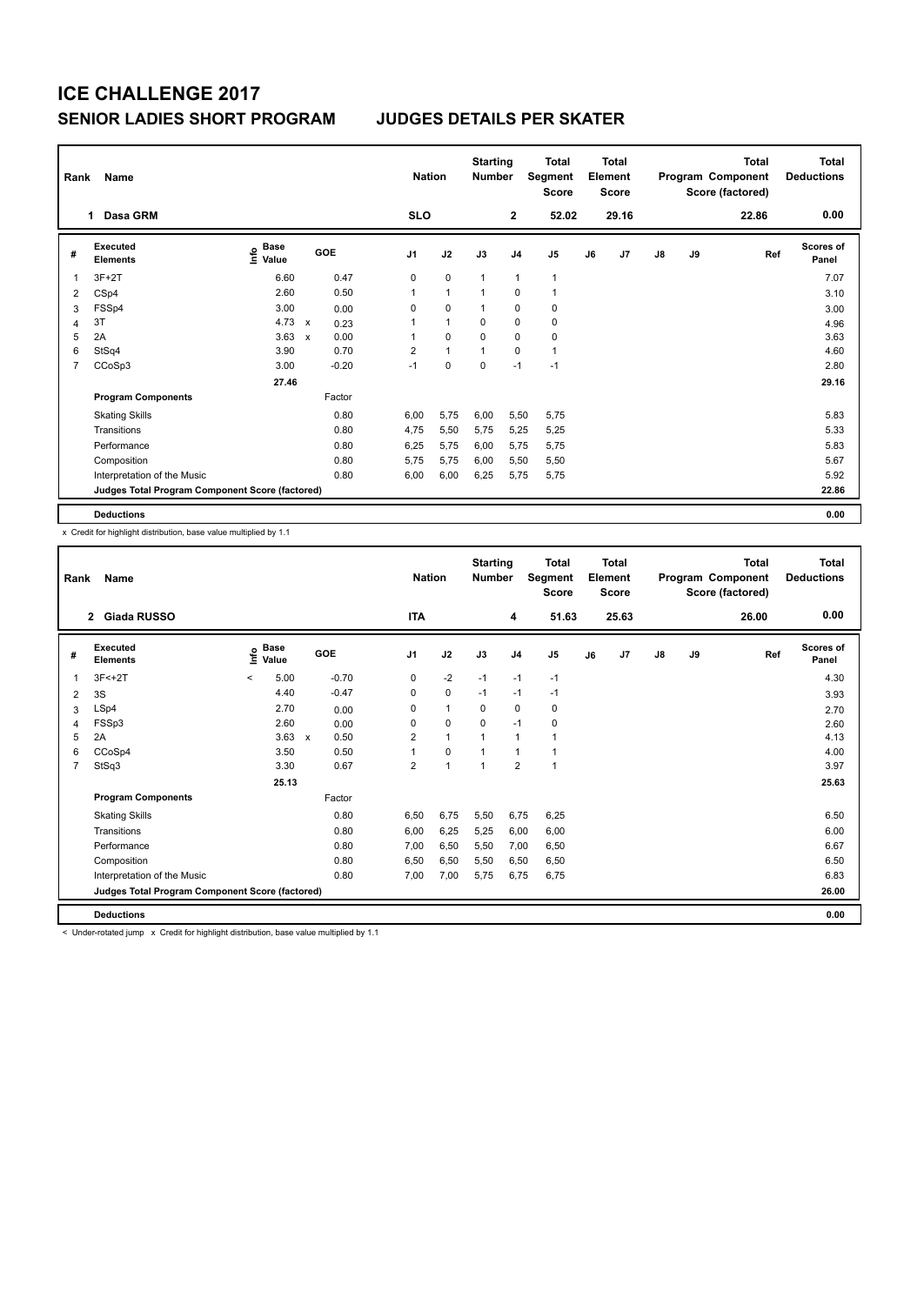|                | Rank<br>Name                                    |  |                           |              |         |                | <b>Nation</b> |             |                | <b>Total</b><br>Segment<br>Score |    | <b>Total</b><br>Element<br><b>Score</b> |               |    | <b>Total</b><br>Program Component<br>Score (factored) | <b>Total</b><br><b>Deductions</b> |
|----------------|-------------------------------------------------|--|---------------------------|--------------|---------|----------------|---------------|-------------|----------------|----------------------------------|----|-----------------------------------------|---------------|----|-------------------------------------------------------|-----------------------------------|
|                | <b>Sandra RAMOND</b><br>3                       |  |                           |              |         | <b>FRA</b>     |               |             | 5              | 47.86                            |    | 28.60                                   |               |    | 19.26                                                 | 0.00                              |
| #              | <b>Executed</b><br><b>Elements</b>              |  | Base<br>o Base<br>⊆ Value |              | GOE     | J <sub>1</sub> | J2            | J3          | J <sub>4</sub> | J5                               | J6 | J7                                      | $\mathsf{J}8$ | J9 | Ref                                                   | Scores of<br>Panel                |
| 1              | 3Lz                                             |  | 6.00                      |              | $-1.17$ | $-2$           | $-2$          | $-1$        | $-3$           | $-1$                             |    |                                         |               |    |                                                       | 4.83                              |
| 2              | $3T+3T$                                         |  | 8.60                      |              | $-1.40$ | $-2$           | $-2$          | $-2$        | $-2$           | $-2$                             |    |                                         |               |    |                                                       | 7.20                              |
| 3              | StSq3                                           |  | 3.30                      |              | 0.00    | 0              | 0             | 0           | 0              | 0                                |    |                                         |               |    |                                                       | 3.30                              |
| 4              | FSSp3                                           |  | 2.60                      |              | 0.00    | 0              | $\mathbf 0$   | 0           | $\mathbf 0$    | $\pmb{0}$                        |    |                                         |               |    |                                                       | 2.60                              |
| 5              | 2A                                              |  | 3.63                      | $\mathsf{x}$ | 0.50    | 1              | 0             | 1           | 1              | 1                                |    |                                         |               |    |                                                       | 4.13                              |
| 6              | CCoSp4                                          |  | 3.50                      |              | 0.17    | 0              | $\mathbf 0$   | 0           | $\overline{1}$ | $\mathbf{1}$                     |    |                                         |               |    |                                                       | 3.67                              |
| $\overline{7}$ | LSp4                                            |  | 2.70                      |              | 0.17    | 0              | 1             | $\mathbf 0$ | $\overline{1}$ | 0                                |    |                                         |               |    |                                                       | 2.87                              |
|                |                                                 |  | 30.33                     |              |         |                |               |             |                |                                  |    |                                         |               |    |                                                       | 28.60                             |
|                | <b>Program Components</b>                       |  |                           |              | Factor  |                |               |             |                |                                  |    |                                         |               |    |                                                       |                                   |
|                | <b>Skating Skills</b>                           |  |                           |              | 0.80    | 4,50           | 5,75          | 4,75        | 5,25           | 4,75                             |    |                                         |               |    |                                                       | 4.92                              |
|                | Transitions                                     |  |                           |              | 0.80    | 3.75           | 5,25          | 4,50        | 4,75           | 4,25                             |    |                                         |               |    |                                                       | 4.50                              |
|                | Performance                                     |  |                           |              | 0.80    | 4,50           | 5,50          | 4.75        | 5,00           | 4,75                             |    |                                         |               |    |                                                       | 4.83                              |
|                | Composition                                     |  |                           |              | 0.80    | 4,00           | 5,50          | 4,75        | 5,00           | 4,75                             |    |                                         |               |    |                                                       | 4.83                              |
|                | Interpretation of the Music                     |  |                           |              | 0.80    | 4,25           | 5,75          | 5,00        | 5,00           | 5,00                             |    |                                         |               |    |                                                       | 5.00                              |
|                | Judges Total Program Component Score (factored) |  |                           |              |         |                |               |             |                |                                  |    |                                         |               |    |                                                       | 19.26                             |
|                | <b>Deductions</b>                               |  |                           |              |         |                |               |             |                |                                  |    |                                         |               |    |                                                       | 0.00                              |

x Credit for highlight distribution, base value multiplied by 1.1 ! Not clear edge

| Rank | Name                                            |         |                             |                           |         |                | <b>Nation</b>        | <b>Starting</b><br><b>Number</b> |                | <b>Total</b><br>Segment<br><b>Score</b> |    | <b>Total</b><br>Element<br><b>Score</b> |    |    | <b>Total</b><br>Program Component<br>Score (factored) | <b>Total</b><br><b>Deductions</b> |
|------|-------------------------------------------------|---------|-----------------------------|---------------------------|---------|----------------|----------------------|----------------------------------|----------------|-----------------------------------------|----|-----------------------------------------|----|----|-------------------------------------------------------|-----------------------------------|
|      | 4 Johanna ALLIK                                 |         |                             |                           |         | <b>EST</b>     |                      |                                  | 9              | 47.29                                   |    | 24.83                                   |    |    | 22.46                                                 | 0.00                              |
| #    | Executed<br><b>Elements</b>                     |         | Base<br>$\frac{6}{5}$ Value |                           | GOE     | J <sub>1</sub> | J2                   | J3                               | J <sub>4</sub> | J <sub>5</sub>                          | J6 | J7                                      | J8 | J9 | Ref                                                   | <b>Scores of</b><br>Panel         |
| 1    | $3Lo+2T$                                        |         | 6.40                        |                           | $-0.47$ | $-2$           | $-1$                 | $-1$                             | $\pmb{0}$      | 0                                       |    |                                         |    |    |                                                       | 5.93                              |
| 2    | 3Lz                                             | $\prec$ | 4.20                        |                           | $-2.10$ | $-3$           | $-3$                 | $-3$                             | $-3$           | $-3$                                    |    |                                         |    |    |                                                       | 2.10                              |
| 3    | CCoSp4                                          |         | 3.50                        |                           | 0.50    | 0              | $\mathbf{1}$         | $\mathbf{1}$                     | $\mathbf{1}$   | $\mathbf{1}$                            |    |                                         |    |    |                                                       | 4.00                              |
| 4    | FSSp2                                           |         | 2.30                        |                           | 0.50    | 1              | $\mathbf{1}$         | 1                                | $\overline{1}$ | 0                                       |    |                                         |    |    |                                                       | 2.80                              |
| 5    | 2A                                              |         | 3.63                        | $\boldsymbol{\mathsf{x}}$ | 0.00    | $\Omega$       | 0                    | $\Omega$                         | 0              | 0                                       |    |                                         |    |    |                                                       | 3.63                              |
| 6    | StSq3                                           |         | 3.30                        |                           | 0.50    | $\Omega$       | $\blacktriangleleft$ |                                  | $\overline{1}$ | $\mathbf{1}$                            |    |                                         |    |    |                                                       | 3.80                              |
| 7    | LSp3                                            |         | 2.40                        |                           | 0.17    | 1              | $\overline{1}$       | $\Omega$                         | $\Omega$       | $\mathbf 0$                             |    |                                         |    |    |                                                       | 2.57                              |
|      |                                                 |         | 25.73                       |                           |         |                |                      |                                  |                |                                         |    |                                         |    |    |                                                       | 24.83                             |
|      | <b>Program Components</b>                       |         |                             |                           | Factor  |                |                      |                                  |                |                                         |    |                                         |    |    |                                                       |                                   |
|      | <b>Skating Skills</b>                           |         |                             |                           | 0.80    | 5,50           | 5,75                 | 5,75                             | 6,00           | 5.75                                    |    |                                         |    |    |                                                       | 5.75                              |
|      | Transitions                                     |         |                             |                           | 0.80    | 4,50           | 5,00                 | 5,50                             | 5,50           | 5,50                                    |    |                                         |    |    |                                                       | 5.33                              |
|      | Performance                                     |         |                             |                           | 0.80    | 5,25           | 5,50                 | 5,75                             | 6,25           | 5.75                                    |    |                                         |    |    |                                                       | 5.67                              |
|      | Composition                                     |         |                             |                           | 0.80    | 5,00           | 5,50                 | 5,75                             | 6,00           | 5,50                                    |    |                                         |    |    |                                                       | 5.58                              |
|      | Interpretation of the Music                     |         |                             |                           | 0.80    | 5,25           | 5,75                 | 5,75                             | 6,50           | 5,75                                    |    |                                         |    |    |                                                       | 5.75                              |
|      | Judges Total Program Component Score (factored) |         |                             |                           |         |                |                      |                                  |                |                                         |    |                                         |    |    |                                                       | 22.46                             |
|      | <b>Deductions</b>                               |         |                             |                           |         |                |                      |                                  |                |                                         |    |                                         |    |    |                                                       | 0.00                              |

< Under-rotated jump x Credit for highlight distribution, base value multiplied by 1.1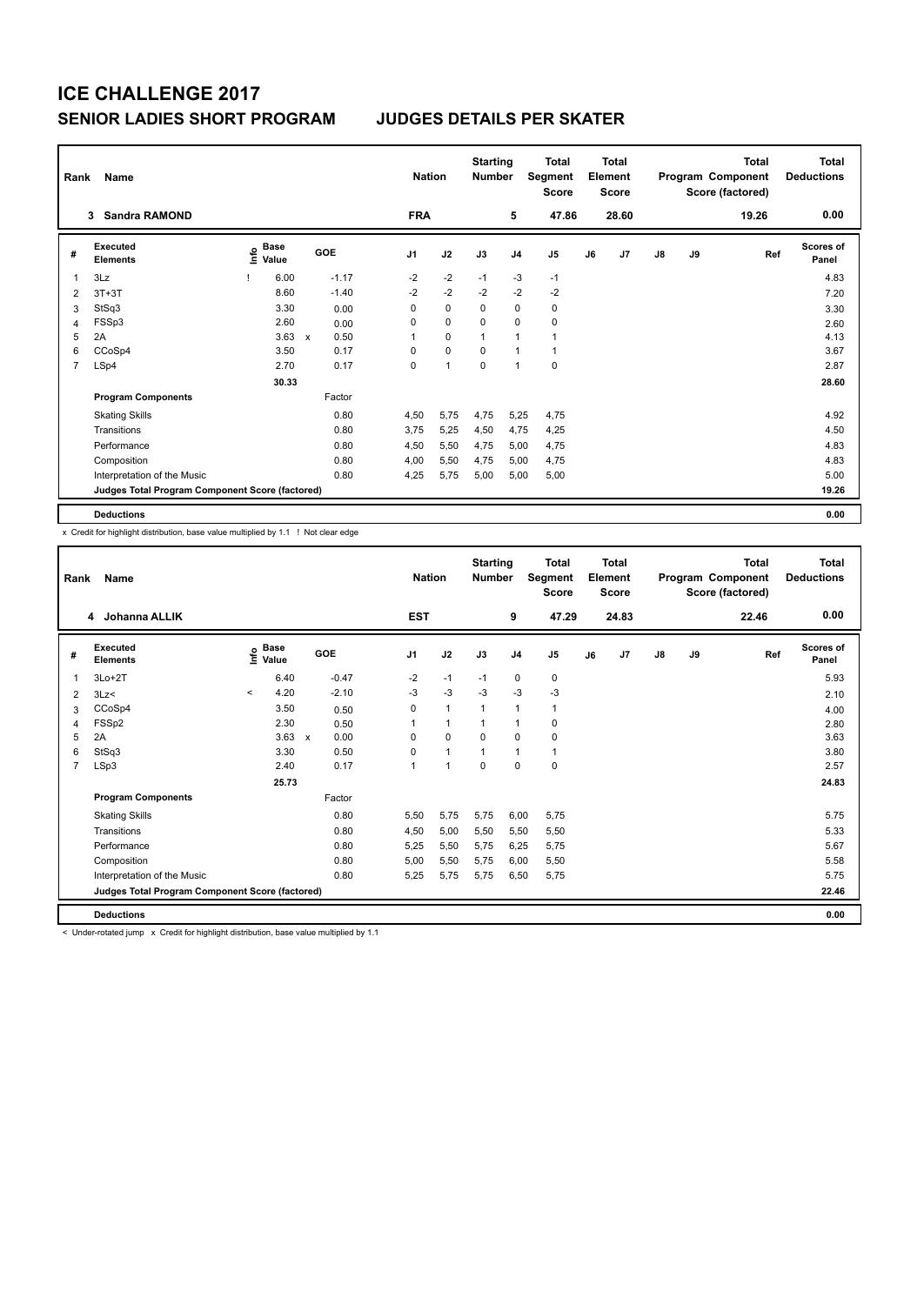|   | Rank<br>Name                                    |                              |                           |                |              | <b>Starting</b><br><b>Number</b> |                | Total<br>Segment<br><b>Score</b> |    | <b>Total</b><br>Element<br><b>Score</b> |               |    | <b>Total</b><br>Program Component<br>Score (factored) | <b>Total</b><br><b>Deductions</b> |
|---|-------------------------------------------------|------------------------------|---------------------------|----------------|--------------|----------------------------------|----------------|----------------------------------|----|-----------------------------------------|---------------|----|-------------------------------------------------------|-----------------------------------|
|   | <b>Kerstin FRANK</b><br>5                       |                              |                           | <b>AUT</b>     |              |                                  | 6              | 46.88                            |    | 23.82                                   |               |    | 23.06                                                 | 0.00                              |
| # | Executed<br><b>Elements</b>                     | <b>Base</b><br>١nfo<br>Value | <b>GOE</b>                | J <sub>1</sub> | J2           | J3                               | J <sub>4</sub> | J <sub>5</sub>                   | J6 | J7                                      | $\mathsf{J}8$ | J9 | Ref                                                   | Scores of<br>Panel                |
|   | $1\text{Lz}^*$                                  | 0.00                         |                           | 0.00           |              |                                  |                | $\overline{\phantom{a}}$         |    |                                         |               |    |                                                       | 0.00                              |
| 2 | FCSp4                                           | 3.20                         |                           | 0.33<br>1      | 1            | 1                                | 0              | 0                                |    |                                         |               |    |                                                       | 3.53                              |
| 3 | StSq2                                           | 2.60                         |                           | 0<br>0.33      | 1            | $\mathbf{1}$                     | 0              |                                  |    |                                         |               |    |                                                       | 2.93                              |
| 4 | $3T+2T$                                         | 6.16                         | $\boldsymbol{\mathsf{x}}$ | 1<br>0.70      | $\mathbf{1}$ | 1                                | $\overline{1}$ |                                  |    |                                         |               |    |                                                       | 6.86                              |
| 5 | LSp4                                            | 2.70                         |                           | 0.00<br>0      | 0            | $\Omega$                         | $\Omega$       | 0                                |    |                                         |               |    |                                                       | 2.70                              |
| 6 | 2A                                              | 3.63                         | $\mathsf{x}$              | 0.50           | $\mathbf{1}$ | 1                                | $\overline{1}$ | $\overline{1}$                   |    |                                         |               |    |                                                       | 4.13                              |
| 7 | CCoSp4                                          | 3.50                         |                           | 0.17<br>0      | 1            | $\mathbf 0$                      | $\mathbf 0$    | 1                                |    |                                         |               |    |                                                       | 3.67                              |
|   |                                                 | 21.79                        |                           |                |              |                                  |                |                                  |    |                                         |               |    |                                                       | 23.82                             |
|   | <b>Program Components</b>                       |                              | Factor                    |                |              |                                  |                |                                  |    |                                         |               |    |                                                       |                                   |
|   | <b>Skating Skills</b>                           |                              |                           | 0.80<br>5,25   | 6,50         | 5,50                             | 6,25           | 5,75                             |    |                                         |               |    |                                                       | 5.83                              |
|   | Transitions                                     |                              |                           | 0.80<br>4,75   | 6,00         | 5,50                             | 5,75           | 5,25                             |    |                                         |               |    |                                                       | 5.50                              |
|   | Performance                                     |                              |                           | 0.80<br>5,00   | 6,25         | 5,50                             | 6,00           | 5,75                             |    |                                         |               |    |                                                       | 5.75                              |
|   | Composition                                     |                              |                           | 0.80<br>4,75   | 6,25         | 5,50                             | 6,00           | 6,00                             |    |                                         |               |    |                                                       | 5.83                              |
|   | Interpretation of the Music                     |                              |                           | 0.80<br>5,00   | 6,25         | 5,75                             | 6,00           | 6,00                             |    |                                         |               |    |                                                       | 5.92                              |
|   | Judges Total Program Component Score (factored) |                              |                           |                |              |                                  |                |                                  |    |                                         |               |    |                                                       | 23.06                             |
|   | <b>Deductions</b>                               |                              |                           |                |              |                                  |                |                                  |    |                                         |               |    |                                                       | 0.00                              |

\* Invalid element x Credit for highlight distribution, base value multiplied by 1.1

| Rank           | Name                                            |                                  |                           |         |                | <b>Nation</b> | <b>Starting</b><br><b>Number</b> |                | <b>Total</b><br>Segment<br><b>Score</b> |    | <b>Total</b><br>Element<br><b>Score</b> |               |    | Total<br>Program Component<br>Score (factored) | <b>Total</b><br><b>Deductions</b> |
|----------------|-------------------------------------------------|----------------------------------|---------------------------|---------|----------------|---------------|----------------------------------|----------------|-----------------------------------------|----|-----------------------------------------|---------------|----|------------------------------------------------|-----------------------------------|
|                | <b>Natalie KLOTZ</b><br>6                       |                                  |                           |         | <b>AUT</b>     |               |                                  | 8              | 41.72                                   |    | 23.20                                   |               |    | 18.52                                          | 0.00                              |
| #              | Executed<br><b>Elements</b>                     | <b>Base</b><br>e Base<br>⊆ Value |                           | GOE     | J <sub>1</sub> | J2            | J3                               | J <sub>4</sub> | J <sub>5</sub>                          | J6 | J7                                      | $\mathsf{J}8$ | J9 | Ref                                            | <b>Scores of</b><br>Panel         |
| 1              | $3T+2T$                                         | 5.60                             |                           | $-1.40$ | $-1$           | $-2$          | $-2$                             | $-2$           | $-2$                                    |    |                                         |               |    |                                                | 4.20                              |
| 2              | CCoSp4                                          | 3.50                             |                           | 0.00    | $\mathbf 0$    | $\mathbf 0$   | $\mathbf 0$                      | $\mathbf 0$    | $\mathbf{1}$                            |    |                                         |               |    |                                                | 3.50                              |
| 3              | StSq3                                           | 3.30                             |                           | 0.00    | $-1$           | $\mathbf 0$   | 0                                | $\pmb{0}$      | $\mathbf 0$                             |    |                                         |               |    |                                                | 3.30                              |
| $\overline{4}$ | 3Lo                                             | 5.61                             | $\mathsf{x}$              | $-1.87$ | $-3$           | $-2$          | $-3$                             | $-3$           | $-2$                                    |    |                                         |               |    |                                                | 3.74                              |
| 5              | FSSp4                                           | 3.00                             |                           | 0.00    | 0              | $\mathbf 0$   | $\mathbf 0$                      | $\mathbf 0$    | 0                                       |    |                                         |               |    |                                                | 3.00                              |
| 6              | 2A                                              | 3.63                             | $\boldsymbol{\mathsf{x}}$ | 0.33    |                | $\mathbf 0$   | $\mathbf{1}$                     | $\mathbf 0$    | $\mathbf{1}$                            |    |                                         |               |    |                                                | 3.96                              |
| 7              | LSp2                                            | 1.90                             |                           | $-0.40$ | $-1$           | $\mathbf 0$   | $-2$                             | $-2$           | $-1$                                    |    |                                         |               |    |                                                | 1.50                              |
|                |                                                 | 26.54                            |                           |         |                |               |                                  |                |                                         |    |                                         |               |    |                                                | 23.20                             |
|                | <b>Program Components</b>                       |                                  |                           | Factor  |                |               |                                  |                |                                         |    |                                         |               |    |                                                |                                   |
|                | <b>Skating Skills</b>                           |                                  |                           | 0.80    | 4.25           | 4,75          | 4,50                             | 5,50           | 5,25                                    |    |                                         |               |    |                                                | 4.83                              |
|                | Transitions                                     |                                  |                           | 0.80    | 3,75           | 4,00          | 4,25                             | 4,75           | 5,00                                    |    |                                         |               |    |                                                | 4.33                              |
|                | Performance                                     |                                  |                           | 0.80    | 3,50           | 4,50          | 4,50                             | 4,75           | 5,50                                    |    |                                         |               |    |                                                | 4.58                              |
|                | Composition                                     |                                  |                           | 0.80    | 3.75           | 4,50          | 4,50                             | 5,00           | 5,50                                    |    |                                         |               |    |                                                | 4.67                              |
|                | Interpretation of the Music                     |                                  |                           | 0.80    | 3,50           | 4,75          | 4,50                             | 5,00           | 5,50                                    |    |                                         |               |    |                                                | 4.75                              |
|                | Judges Total Program Component Score (factored) |                                  |                           |         |                |               |                                  |                |                                         |    |                                         |               |    |                                                | 18.52                             |
|                | <b>Deductions</b>                               |                                  |                           |         |                |               |                                  |                |                                         |    |                                         |               |    |                                                | 0.00                              |

x Credit for highlight distribution, base value multiplied by 1.1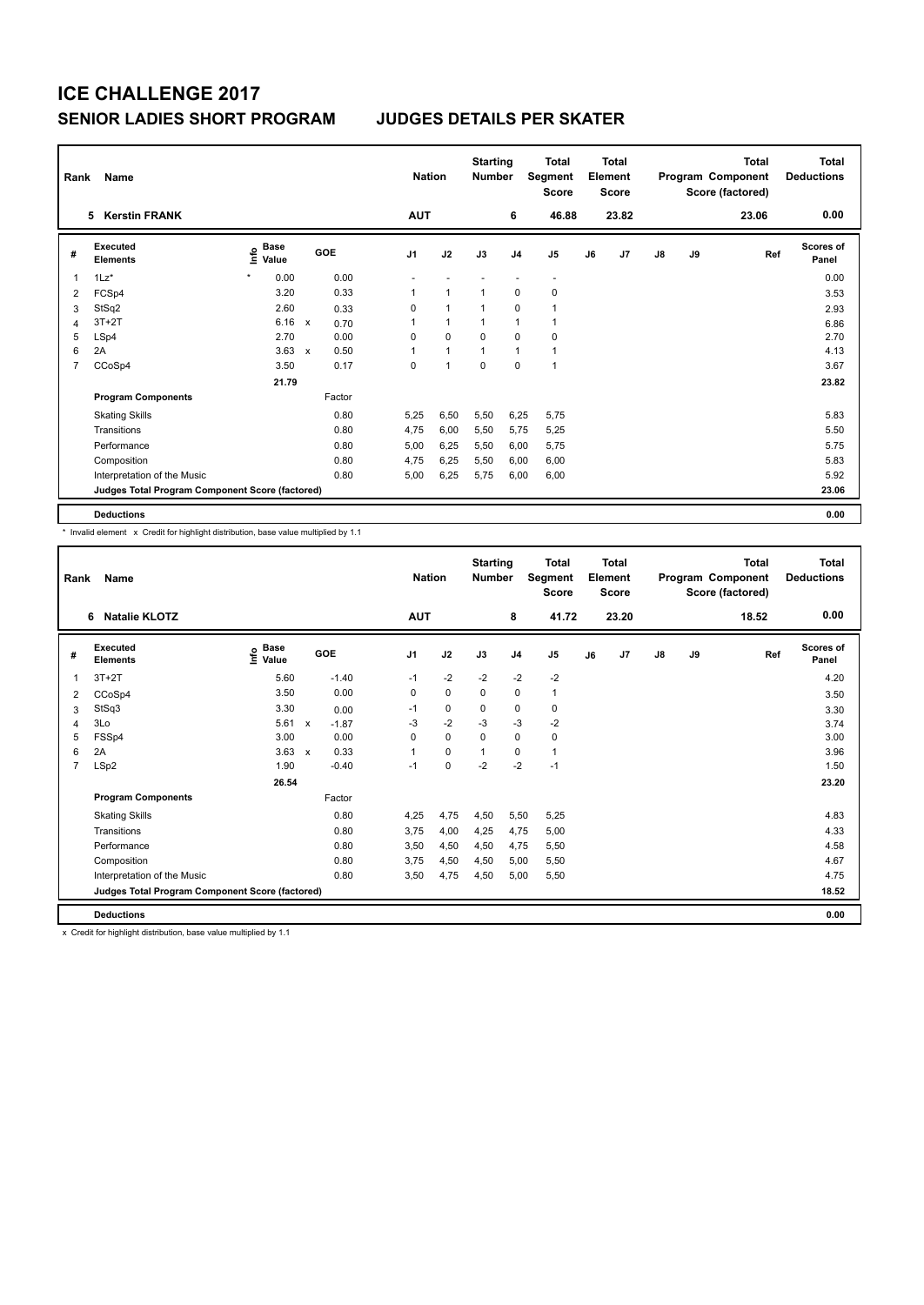|                | Rank<br>Name                                    |                                  |              |         | <b>Nation</b>  | <b>Starting</b><br><b>Number</b> |          | <b>Total</b><br>Segment<br><b>Score</b> |              | <b>Total</b><br>Element<br><b>Score</b> |       |               | <b>Total</b><br>Program Component<br>Score (factored) | Total<br><b>Deductions</b> |                    |
|----------------|-------------------------------------------------|----------------------------------|--------------|---------|----------------|----------------------------------|----------|-----------------------------------------|--------------|-----------------------------------------|-------|---------------|-------------------------------------------------------|----------------------------|--------------------|
|                | Daria JAKAB<br>7                                |                                  |              |         | <b>HUN</b>     |                                  |          | 1                                       | 40.80        |                                         | 21.40 |               |                                                       | 19.40                      | 0.00               |
| #              | Executed<br><b>Elements</b>                     | <b>Base</b><br>o Base<br>⊆ Value |              | GOE     | J <sub>1</sub> | J2                               | J3       | J <sub>4</sub>                          | J5           | J6                                      | J7    | $\mathsf{J}8$ | J9                                                    | Ref                        | Scores of<br>Panel |
| 1              | FSSp4                                           | 3.00                             |              | 0.00    | 0              | $\mathbf 0$                      | 0        | 0                                       | 0            |                                         |       |               |                                                       |                            | 3.00               |
| 2              | 3S+COMBO+2T*                                    | $\star$<br>4.40                  |              | $-2.10$ | $-3$           | $-3$                             | $-3$     | $-3$                                    | $-3$         |                                         |       |               |                                                       |                            | 2.30               |
| 3              | 3Lo                                             | 5.10                             |              | $-0.70$ | $-1$           | $-1$                             | $-1$     | 0                                       | $-1$         |                                         |       |               |                                                       |                            | 4.40               |
| 4              | CCoSp4                                          | 3.50                             |              | 0.17    | 0              | $\mathbf 0$                      | 0        | $\overline{1}$                          | $\mathbf{1}$ |                                         |       |               |                                                       |                            | 3.67               |
| 5              | 2A                                              | 3.63                             | $\mathsf{x}$ | 0.00    | 0              | $\mathbf 0$                      | $\Omega$ | 0                                       | 0            |                                         |       |               |                                                       |                            | 3.63               |
| 6              | StSq2                                           | 2.60                             |              | 0.00    | 0              | $\mathbf 0$                      | 0        | $\mathbf 0$                             | $\pmb{0}$    |                                         |       |               |                                                       |                            | 2.60               |
| $\overline{7}$ | LSp2                                            | 1.90                             |              | $-0.10$ | $-1$           | $-1$                             | 0        | $\overline{1}$                          | $\pmb{0}$    |                                         |       |               |                                                       |                            | 1.80               |
|                |                                                 | 24.13                            |              |         |                |                                  |          |                                         |              |                                         |       |               |                                                       |                            | 21.40              |
|                | <b>Program Components</b>                       |                                  |              | Factor  |                |                                  |          |                                         |              |                                         |       |               |                                                       |                            |                    |
|                | <b>Skating Skills</b>                           |                                  |              | 0.80    | 5.00           | 5,00                             | 5,00     | 5,50                                    | 5,25         |                                         |       |               |                                                       |                            | 5.08               |
|                | Transitions                                     |                                  |              | 0.80    | 4,25           | 4,25                             | 4,50     | 4,75                                    | 4,75         |                                         |       |               |                                                       |                            | 4.50               |
|                | Performance                                     |                                  |              | 0.80    | 4,50           | 4,75                             | 4.75     | 5,25                                    | 5,00         |                                         |       |               |                                                       |                            | 4.83               |
|                | Composition                                     |                                  |              | 0.80    | 4,75           | 4,50                             | 4,75     | 5,25                                    | 5,25         |                                         |       |               |                                                       |                            | 4.92               |
|                | Interpretation of the Music                     |                                  |              | 0.80    | 4,50           | 4,50                             | 5,00     | 5,25                                    | 5,25         |                                         |       |               |                                                       |                            | 4.92               |
|                | Judges Total Program Component Score (factored) |                                  |              |         |                |                                  |          |                                         |              |                                         |       |               |                                                       |                            | 19.40              |
|                | <b>Deductions</b>                               |                                  |              |         |                |                                  |          |                                         |              |                                         |       |               |                                                       |                            | 0.00               |

\* Invalid element x Credit for highlight distribution, base value multiplied by 1.1

|                | Name<br>Rank                                    |         |                      |         |                | <b>Nation</b> | <b>Starting</b><br><b>Number</b> |                          | <b>Total</b><br>Segment<br><b>Score</b> |    | Total<br>Element<br><b>Score</b> |    |    | Total<br>Program Component<br>Score (factored) | <b>Total</b><br><b>Deductions</b> |
|----------------|-------------------------------------------------|---------|----------------------|---------|----------------|---------------|----------------------------------|--------------------------|-----------------------------------------|----|----------------------------------|----|----|------------------------------------------------|-----------------------------------|
|                | <b>Sarah ANDERSON</b><br>8                      |         |                      |         | <b>GER</b>     |               |                                  | $\overline{7}$           | 34.84                                   |    | 15.90                            |    |    | 18.94                                          | 0.00                              |
| #              | <b>Executed</b><br><b>Elements</b>              | ۴ů      | <b>Base</b><br>Value | GOE     | J <sub>1</sub> | J2            | J3                               | J <sub>4</sub>           | J <sub>5</sub>                          | J6 | J <sub>7</sub>                   | J8 | J9 | Ref                                            | <b>Scores of</b><br>Panel         |
| 1              | $2Lo*$                                          | $\star$ | 0.00                 | 0.00    |                |               |                                  | $\overline{\phantom{a}}$ | $\overline{\phantom{a}}$                |    |                                  |    |    |                                                | 0.00                              |
| $\overline{2}$ | 3S<+COMBO                                       | $\prec$ | 3.10                 | $-2.10$ | $-3$           | $-3$          | $-3$                             | $-3$                     | $-3$                                    |    |                                  |    |    |                                                | 1.00                              |
| 3              | 2A                                              |         | 3.30                 | 0.00    |                | $\Omega$      | 0                                | 0                        | 0                                       |    |                                  |    |    |                                                | 3.30                              |
| 4              | LSp3                                            |         | 2.40                 | 0.00    | $\Omega$       | $\Omega$      | $\Omega$                         | $\mathbf 0$              | 0                                       |    |                                  |    |    |                                                | 2.40                              |
| 5              | StSq3                                           |         | 3.30                 | 0.00    | 0              | 0             | 0                                | 0                        | $\mathbf{1}$                            |    |                                  |    |    |                                                | 3.30                              |
| 6              | FSSp3                                           |         | 2.60                 | 0.00    | $\Omega$       | 0             | $-1$                             | 0                        | 0                                       |    |                                  |    |    |                                                | 2.60                              |
| 7              | CCoSp4                                          |         | 3.50                 | $-0.20$ | $-2$           | $-1$          | 0                                | $-1$                     | 0                                       |    |                                  |    |    |                                                | 3.30                              |
|                |                                                 |         | 18.20                |         |                |               |                                  |                          |                                         |    |                                  |    |    |                                                | 15.90                             |
|                | <b>Program Components</b>                       |         |                      | Factor  |                |               |                                  |                          |                                         |    |                                  |    |    |                                                |                                   |
|                | <b>Skating Skills</b>                           |         |                      | 0.80    | 4.75           | 5,00          | 4,50                             | 5,50                     | 5.25                                    |    |                                  |    |    |                                                | 5.00                              |
|                | Transitions                                     |         |                      | 0.80    | 4,00           | 4,50          | 4,25                             | 4.75                     | 4,75                                    |    |                                  |    |    |                                                | 4.50                              |
|                | Performance                                     |         |                      | 0.80    | 4,50           | 4,75          | 4,25                             | 5.25                     | 5,00                                    |    |                                  |    |    |                                                | 4.75                              |
|                | Composition                                     |         |                      | 0.80    | 4,50           | 4,75          | 4,50                             | 5.00                     | 5,00                                    |    |                                  |    |    |                                                | 4.75                              |
|                | Interpretation of the Music                     |         |                      | 0.80    | 4,25           | 4,50          | 4,50                             | 5,00                     | 5.00                                    |    |                                  |    |    |                                                | 4.67                              |
|                | Judges Total Program Component Score (factored) |         |                      |         |                |               |                                  |                          |                                         |    |                                  |    |    |                                                | 18.94                             |
|                | <b>Deductions</b>                               |         |                      |         |                |               |                                  |                          |                                         |    |                                  |    |    |                                                | 0.00                              |

< Under-rotated jump \* Invalid element